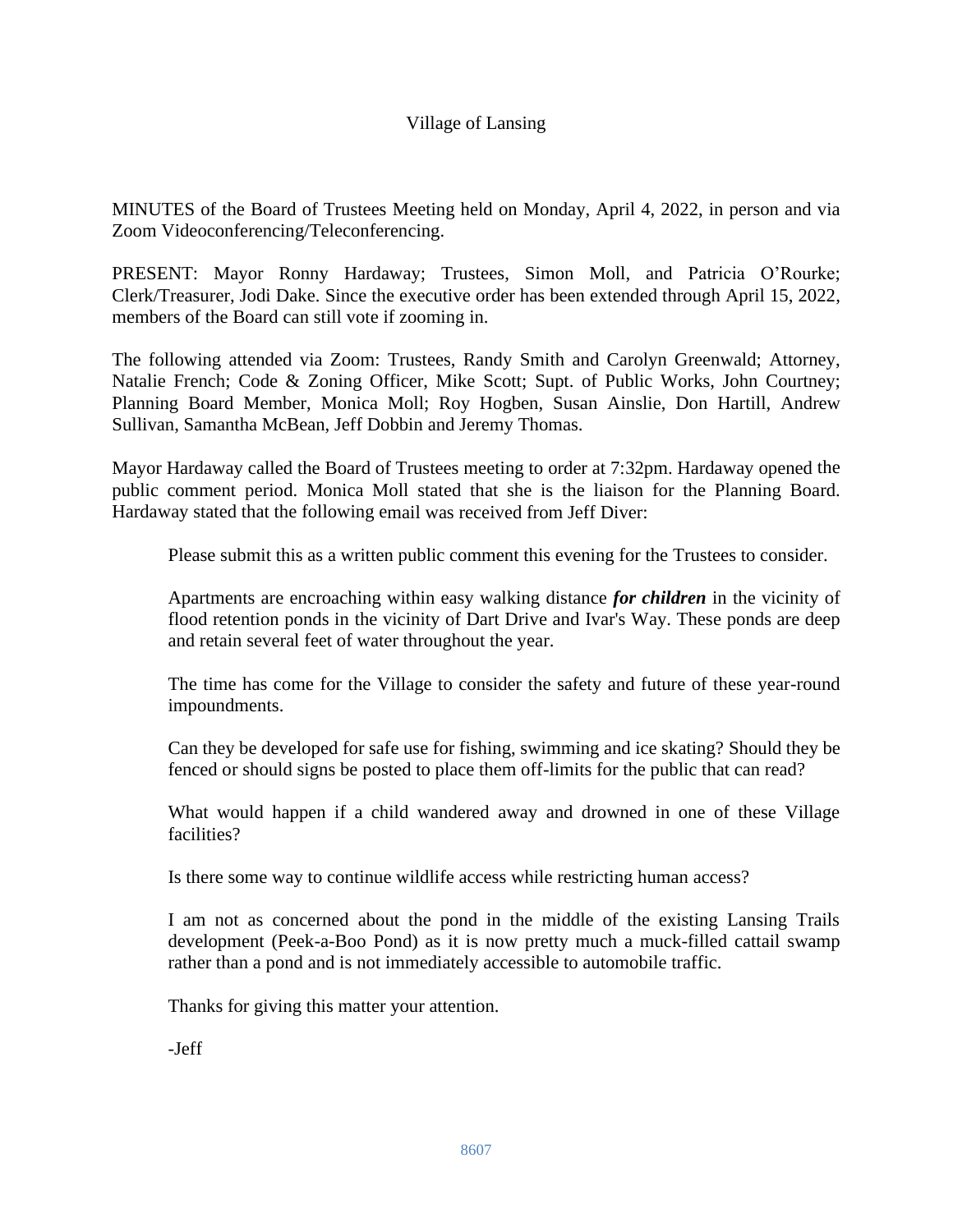Hardaway thanked Diver for his concerns and stated that the Village will take this under consideration.

Motion - To Close the Public Comment Period

O'Rourke made a motion to close the public comment period. Moll seconded the motion. A vote was taken:

Mayor Ronny Hardaway-Aye Trustee Simon Moll-Aye Trustee Patricia O'Rourke-Aye Trustee Randy Smith-Aye Trustee Carolyn Greenwald-Aye

Motion - To Approve the Minutes from March  $17<sup>th</sup>$  &  $21<sup>st</sup>$ , 2022

Moll made a motion to approve the minutes. O'Rourke seconded the motion. A vote was taken:

Mayor Ronny Hardaway-Aye Trustee Simon Moll-Aye Trustee Patricia O'Rourke-Aye Trustee Randy Smith-Aye Trustee Carolyn Greenwald-Aye

### 7:35pm Public Hearing Proposed Local Law A (2021)-Rezoning on Uptown Road

Motion-To Continue the Public Hearing on Proposed Local Law A (2021) Amendment of the Village of Lansing Code/Zoning Law to Rezone an Existing Portion of the Medium Density Residential District Located on Uptown Road to a High Density Residential **District** 

Moll made a motion to continue the public hearing. O'Rourke seconded the motion. A vote was taken:

Mayor Ronny Hardaway-Aye Trustee Simon Moll-Aye Trustee Patricia O'Rourke-Aye Trustee Randy Smith-Aye Trustee Carolyn Greenwald-Aye

There were no comments.

Motion-To Close the Public Hearing on Proposed Local Law A (2021)

Smith made a motion to close the public hearing. Moll seconded the motion. A vote was taken:

| Mayor Ronny Hardaway-Aye      | Trustee Simon Moll-Aye  |
|-------------------------------|-------------------------|
| Trustee Patricia O'Rourke-Aye | Trustee Randy Smith-Aye |
| Trustee Carolyn Greenwald-Aye |                         |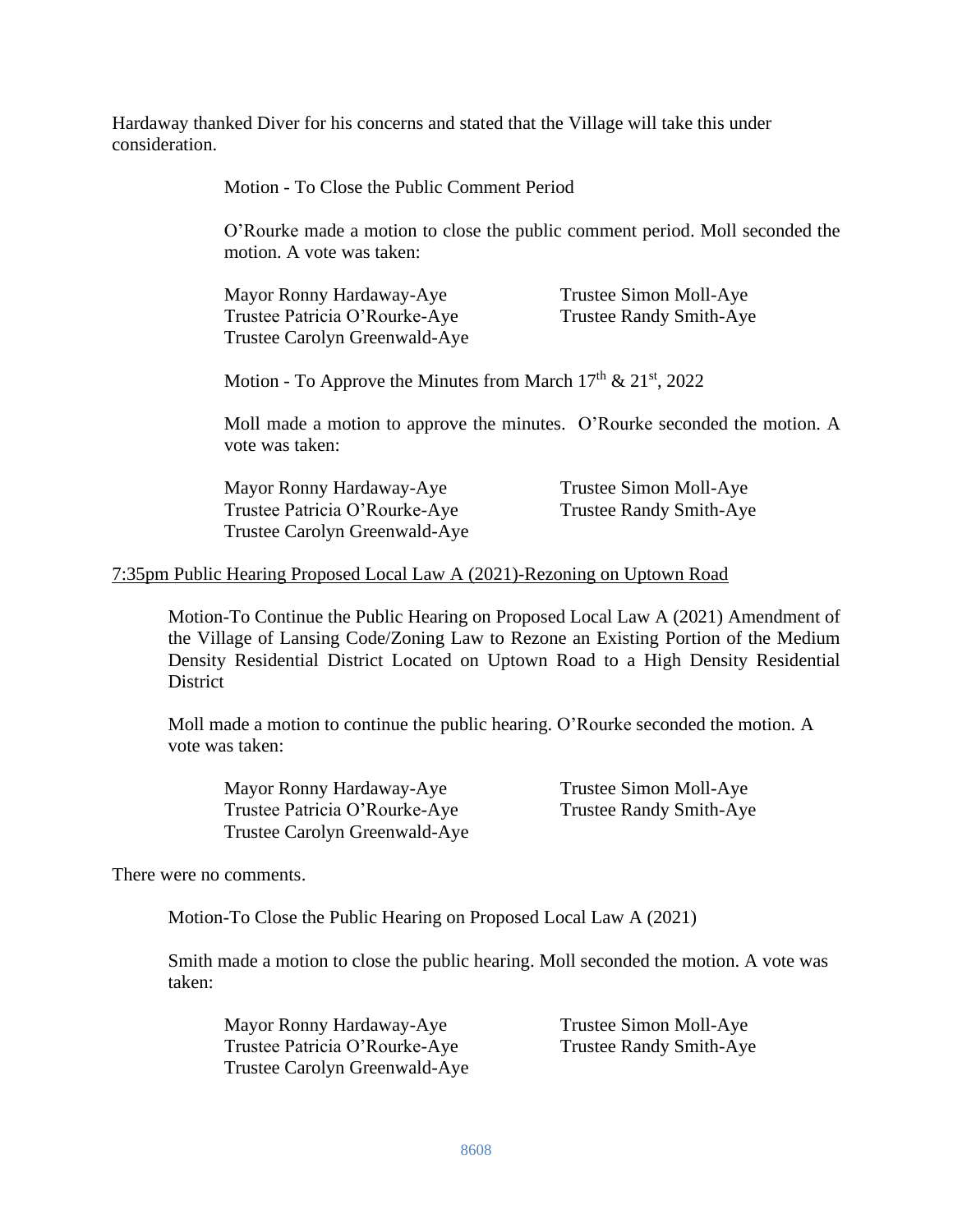The Board will complete the SEQR after the Budget public hearing.

Budget

The next item on the agenda was a public hearing on the Proposed 2022-23 Budget.

Motion-To Open the Public Hearing on Proposed 2022-23 Budget

O'Rourke made a motion to open the public hearing. Moll seconded the motion. A vote was taken:

| Mayor Ronny Hardaway-Aye      | Trustee Simon Moll-Aye         |
|-------------------------------|--------------------------------|
| Trustee Patricia O'Rourke-Aye | <b>Trustee Randy Smith-Aye</b> |
| Trustee Carolyn Greenwald-Aye |                                |

Don Hartill stated that he sees that the sewer cost has increased but we do not know the actual cost until it goes out to bid. The Village has already spent several hundred thousand dollars on engineering. Hartill hopes that we will go forward with the sewer expansion project and volunteered to help in any way he can.

Hardaway gave the following summary:

## **Village of Lansing Budget Summary**

For our 2022-2023 budget year, the Village property tax rate will remain at **\$1.50 per \$1,000** of assessed value.

The estimated revenue from 2022-2023 property taxes is **\$816,121**, this is a **2.59%** increase from our previous year's budget.

There is no need for a Tax Levy Override Law this year.

The budget includes **\$186,973.80** in 2021 American Recovery Plan Act funds to be used for water and **\$186,973.80** in 2022 American Recovery Plan Act funds for sewer projects. The Village's budget includes:

| General Fund: $$2,680,168.70$ – an increase of $9.87\%$          |  |
|------------------------------------------------------------------|--|
| Water Fund: $$1,478,000.00 - a$ reduction of 7.29%               |  |
| Sewer Fund: \$6,197,000.00 – an increase of 44.32%               |  |
| Grand Total: $$10,355,168.70$ – an overall increase of $22.02\%$ |  |

# **Major projects include:**

- The Sewer Expansion project between the Town of Lansing/Village of Lansing/Cayuga Heights Wastewater Treatment Plant. Those costs have increased from \$3.2 million to an estimated \$4.8 million due to the pandemic impacts on manufacturing, materials and delivery charges. The Village will go ahead with the bid process in the next couple of months to see what the actual cost will be.
	- o Bidders' responses might increase the cost of the project beyond what the Village can afford at this time.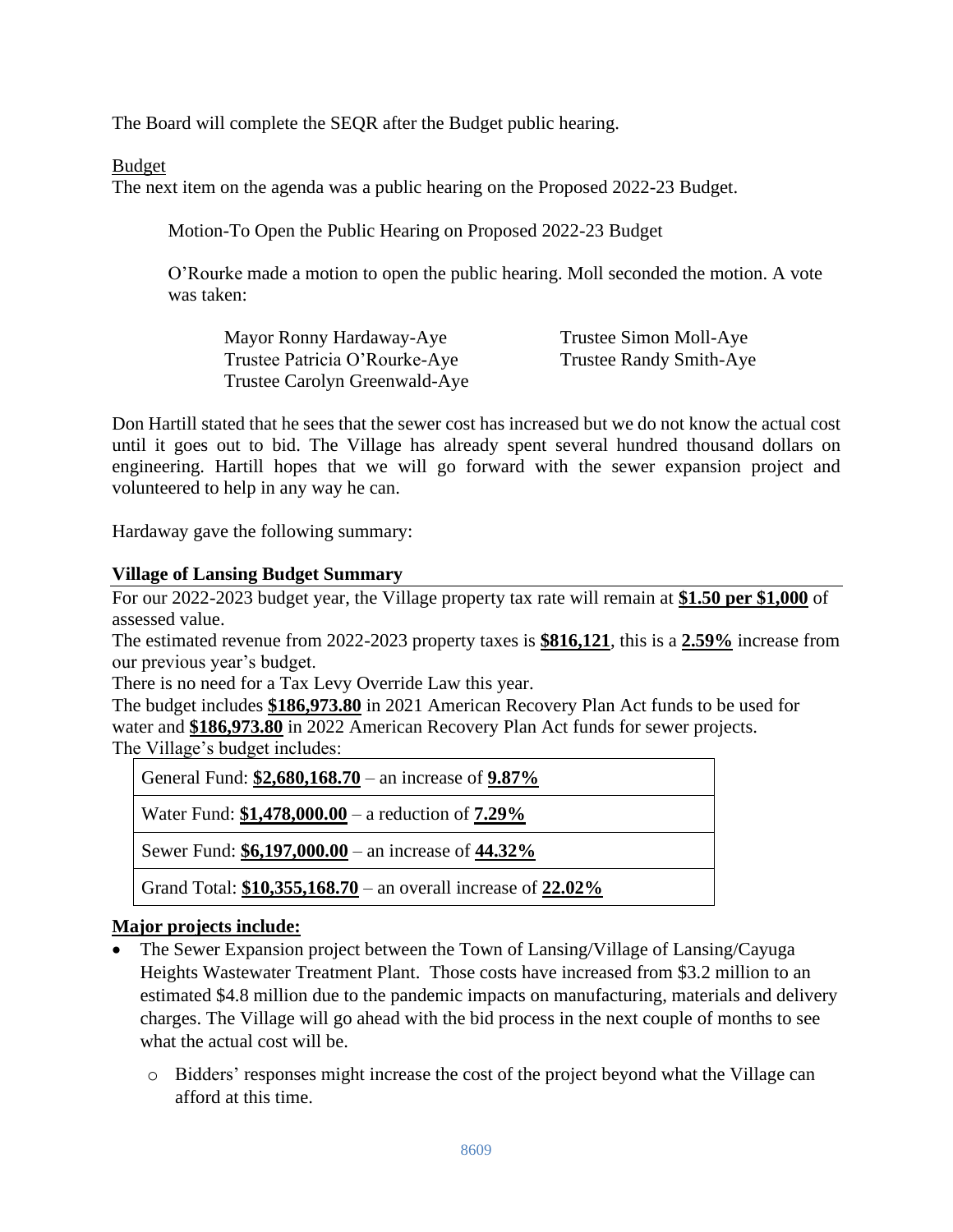- o We may be able to get State or Federal grants.
- o If so, alternative plans will be negotiated between the affected municipalities.
- o We plan to use the second half of our ARPA money.

Hardaway asked Hartill if this answers his question. Hartill stated that one needs to be mindful that the DEC is becoming very interested in wastewater disposal and the septic systems that are in this particular area are long in the tooth. So eventually the Village will need to do something to abate that. Hartill stated that villages are here to accommodate and provide the public services that are needed, and this is one of them. Hardaway agreed.

- Replacing a water main on Brown Road and Warren Road including repairs to the Airport Water tank.
- Expansion and complete resurfacing of Graham Road West. What was done last fall was basically a superficial coating on top of the road to make it safer. Now that we have all the agreements signed from the owners of the mall, we will be reconstructing the road.
- Installation of sidewalks and streetlights on Dart Drive.
- Various improvements to Village parks including installation or repairs of backstops, installation of new benches, a new pavilion in Ned Hickey Park, and trails through Ned Hickey Park and Shannon Park.

#### **Major purchases include:**

| • Replace Bobcat E55 Excavator (trade estimate \$57,000)      | Total \$81,000 |
|---------------------------------------------------------------|----------------|
| • Replace 2018 Work Pickup (resale estimate $$56,000$ )       | Total \$74,000 |
| • Purchase an Asphalt Planer (for smoothing blacktop repairs) | \$22,000       |

Motion-To Close the Public Hearing on Proposed 2022-23 Budget

Moll made a motion to close the public hearing. O'Rourke seconded the motion. A vote was taken:

| Mayor Ronny Hardaway-Aye      | Trustee Simon Moll-Aye         |
|-------------------------------|--------------------------------|
| Trustee Patricia O'Rourke-Aye | <b>Trustee Randy Smith-Aye</b> |
| Trustee Carolyn Greenwald-Aye |                                |

Moll asked what the timeframe was for getting the bids on the sewer expansion project. Hardaway stated that the sewer expansion bids should be received in May 2022. Moll asked if we would be looking at grants at that point if needed. Hardaway stated that once we get the numbers back, if they are too high, we will have to look into grants or other opportunities to fund the work. We would also approach the Town of Lansing and the private developers in the Town to see if they could contribute more to the project.

Smith feels it is unresponsible for the Trustees to vote on this budget that is \$2 million dollars higher than previous years because of this one project. Smith feels it is not right. Hardaway stated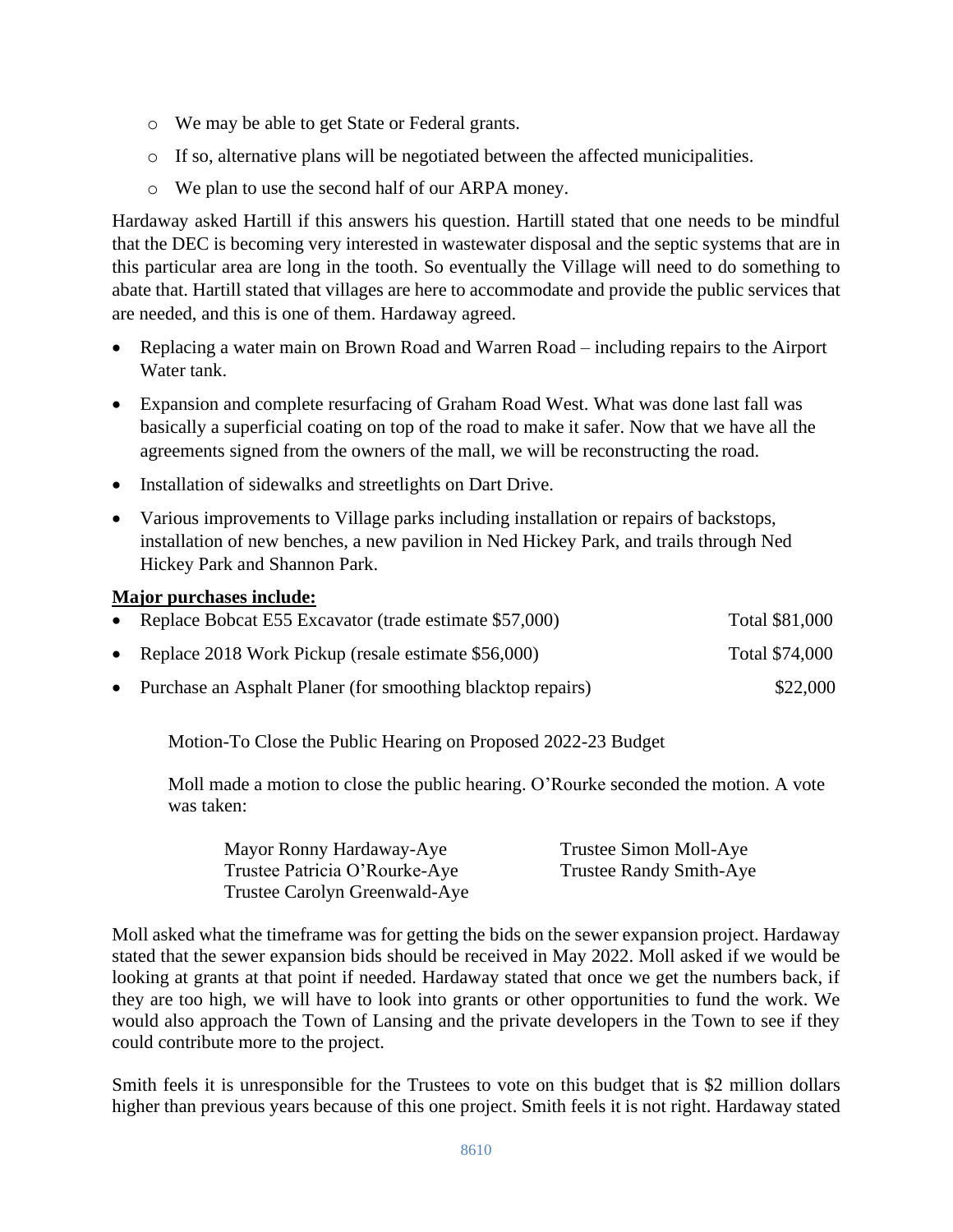that the budget is not final, it is a plan. We do not have to spend the money. If the price is low enough or if we get extra funding, then we will proceed with this budget. If not, we reserve the right to not do the project. To properly do this we have to include the project in the budget.

Moll stated that his understanding is that if the bids come back at \$4.8 million, we would not do the project but at least including it in the budget allows us to collect bids and then potentially seek out grants and decide if we do want to do the project. Moll stated that if it did come in at \$4.8 million, we still have the money to do the project. Although he thinks the Board should caution against doing it.

Hardaway stated that we cannot spend our sewer fund down to close to zero because we might have other emergencies or needs within the Village, but we can at the same time ask the Town and the private developer in the Town to contribute more and start looking for grants. This is a large project, and the numbers are unpredictable in the current environment. We do not want to throw away all our efforts so far. If we cannot afford it, we will not spend the money. We have to adopt our budget by the end of April which is before we actually receive the bid numbers. Hardaway stated that we have had projects budgeted for in the past that we have not done. We will make sure we do not stress the sewer fund. It would be irresponsible if we did think we could. We are hoping that the costs are not as high as estimated and that the Town and developer will contribute more. We need real numbers from people that will do the work.

Smith would like assurance that if it is higher, we only proceed if the Village gets additional funding, or we discontinue the project. Hardaway stated that if we do not have the money we would have to discontinue the project or look into ways to get outside funding or wait until materials go down to an affordable level.

Resolution #6822-To Adopt the Proposed 2022-23 Budget as the Official Budget for 2022-23

Moll motioned to adopt the budget. O'Rourke seconded the motion. A vote was taken:

| Mayor Ronny Hardaway-Aye      | Trustee Simon Moll-Aye  |
|-------------------------------|-------------------------|
| Trustee Patricia O'Rourke-Aye | Trustee Randy Smith-Aye |
| Trustee Carolyn Greenwald-Aye |                         |

The Board went back to Proposed Local Law A (2021). Hardaway stated that the Board will now be going back to do a full Environment Assessment Form (EAF). Scott stated that this began a year ago. Scott has spoken with Scott Doyle at the County, and it was decided that a full EAF was needed. The question is how do you fill the EAF out since we are upzoning and not really looking at a certain property or project while you complete it. Scott advised the Trustees to answer these questions as to what the effects of the new uses would have on the environment. It is opinion based so Scott advised the Board to keep in mind that there will be more commercial uses and a n added multifamily residential use. The Board completed the SEQR Parts 1 & 2.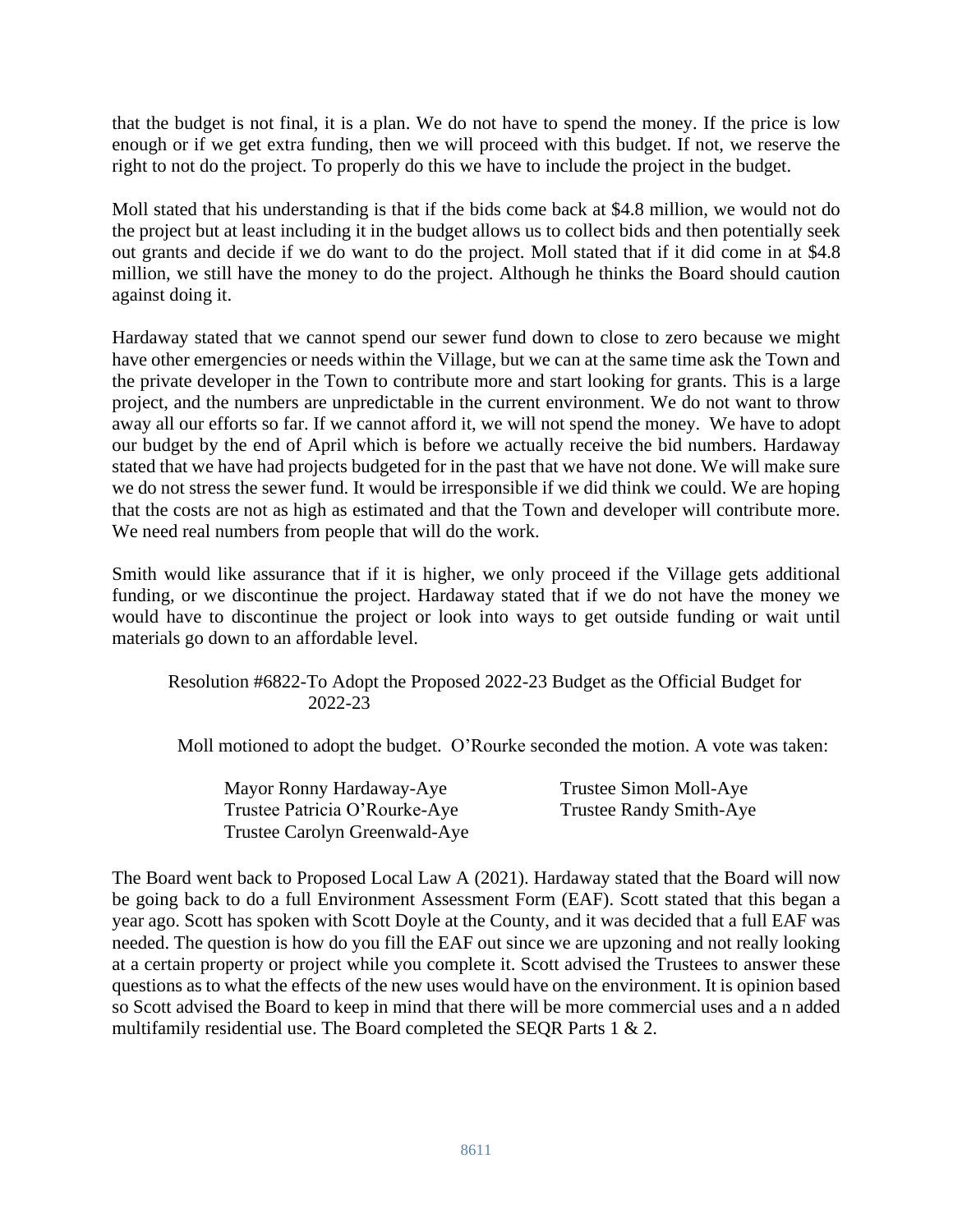### RESOLUTION#6823- SEQR REVIEW OF PROPOSED LOCAL LAW A (2021)

### **WHEREAS:**

- A. This matter involves consideration of the following proposed action: To amend the Village of Lansing Zoning Law and Zoning Map so as to re-zone a Medium-Density Residential District (MDR), containing tax parcel #46.1-6-6.3 (Village of Lansing), tax parcel 46.1-6- 6.22 (Cornell University), and tax parcel #46.1- 6-6.11 (Ithaca Swimming Club Inc.) into the High-Density Residential District (HDR). The MDR District in question borders Uptown Road and tax parcel 46.1-6-6.23 to the south, Uptown Road to the west, Route 13 to the north, and Warren Road, tax parcel #46.1-6-6.21, and tax parcel #46.1-6- 6.23 to the east. The re-zoning of this MDR District is intended to allow for a favorable transition to a contiguous HDR District west of Uptown Road. The proposed re-zoning action is intended to be consistent with the Village Comprehensive Plan.; and
- B. On April 4, 2022, the Village of Lansing Board of Trustees, in performing the lead agency function for its independent and uncoordinated environmental review in accordance with Article 8 of the New York State Environmental Conservation Law - the State Environmental Quality Review Act ("SEQR"), (i) determined that the proposed action provided for herein is a Type I Action in accordance with SEQR; (ii) thoroughly reviewed the Full Environmental Assessment Form (the "Full EAF"), and any and all other documents prepared and submitted with respect to this proposed action and its environmental review; (iii) completed its thorough analysis of the potential relevant areas of environmental concern to determine if the proposed action may have a significant adverse impact on the environment, including the criteria identified in 6 NYCRR Section 617.7(c); and (iv) completed the Full EAF, Part II; and

#### NOW, THEREFORE, BE IT RESOLVED AS FOLLOWS:

- 1. The Village of Lansing Board of Trustees, based upon (i) its thorough review of the Full EAF, Part 1, and any and all other documents prepared and submitted with respect to this proposed action and its environmental review [including any Visual Environmental Assessment Form deemed required, and comments and recommendations, if any, provided by the Tompkins County Department of Planning in accordance with General Municipal Law Sections 239-1 and 239-m], (ii) its thorough review of the potential relevant areas of environmental concern to determine if the proposed action may have a significant adverse impact on the environment, including the criteria identified in 6 NYCRR Section 617.7(c), and (iii) its completion of the Full EAF, Part II, including the findings noted thereon (which findings are incorporated herein as if set forth at length), hereby makes a negative determination of environmental significance ("NEGATIVE DECLARATION") in accordance with SEQR for the above referenced proposed action, and determines that an Environmental Impact Statement will not be required; and
- 2. The Responsible Officer of the Village of Lansing Board of Trustees is hereby authorized and directed to complete and sign as required the Full EAF, Part III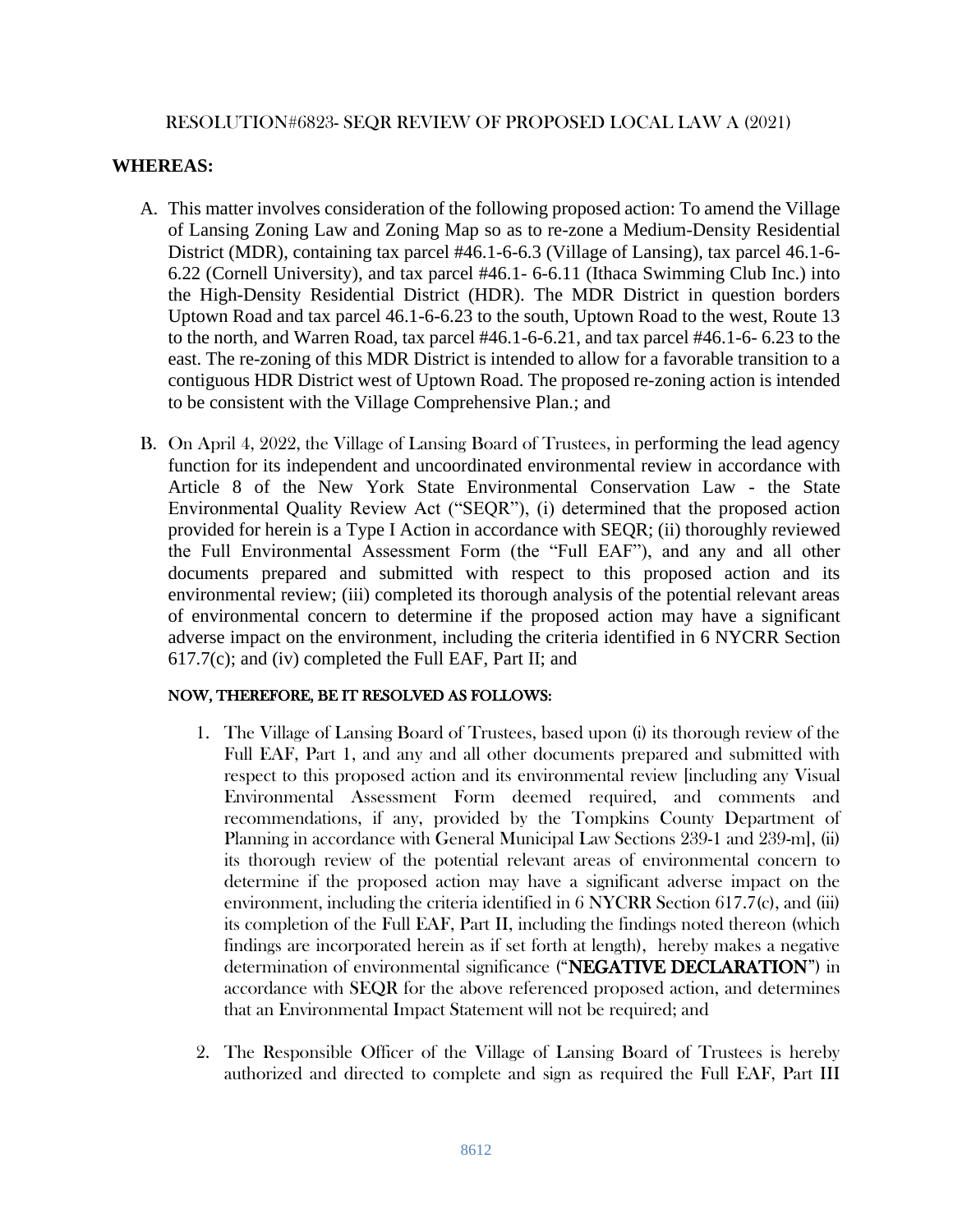confirming the foregoing NEGATIVE DECLARATION, which fully completed and signed Full EAF shall be attached to and made a part of this Resolution.

Hardaway motioned to approve this resolution. Moll seconded the motion. A vote was taken:

Mayor Ronny Hardaway-Aye Trustee Simon Moll-Aye Trustee Patricia O'Rourke-Aye Trustee Randy Smith-Aye Trustee Carolyn Greenwald-Aye

After this resolution was passed, Part 3 was completed. It was decided that it is a negative impact. Mayor Hardaway will sign Part 3.

RESOLUTION #6824- To Adopt Proposed Local Law A (2021) As Local Law 4 (2022)

#### **WHEREAS**:

A. This matter involves consideration of the following proposed action: Adoption of Proposed Local Law A (2021), to be designated Local Law 4 (2022) upon adoption, to Amend the Village of Lansing Zoning Law and Zoning Map so as to re-zone a Medium-Density Residential District (MDR), containing tax parcel #46.1-6-6.3 (Village of Lansing), tax parcel 46.1-6-6.22 (Cornell University), and tax parcel #46.1-6-6.11 (Ithaca Swimming Club Inc.) into the High-Density Residential District (HDR). The MDR District in question borders Uptown Road and tax parcel 46.1-6-6.23 to the south, Uptown Road to the west, Route 13 to the north, and Warren Road, tax parcel #46.1-6-6.21, and tax parcel #46.1-6-6.23 to the east. The re-zoning of this MDR District is intended to allow for a favorable transition to a contiguous HDR District west of Uptown Road. The proposed re-zoning action is intended to be consistent with the Village Comprehensive Plan; and

B. On February 1, 2021, the Village of Lansing Board of Trustees preliminarily discussed the purposes and intent of Proposed Local Law, and thereupon scheduled a public hearing for March 1, 2021; and

C. On March 1, 2021 and March 15, 2021, the Board of Trustees held a public hearing and decided to keep the public hearing open; and

D. The Village of Lansing Planning Board (i) reviewed of the proposed action on February 22, 2022 and March 14, 2022, and (ii) on March 17, 2022 referred such proposed action to the Village of Lansing Board of Trustees with a recommendation for approval; and

E. On March 21, 2022, the Village of Lansing Board of Trustees revisited this Proposed Local Law and recommendation by the Planning Board, and thereupon decided to continue the public hearing on April 4, 2022; and

F. On April 4, 2022, the Village of Lansing Board of Trustees continued the public hearing regarding this proposed action, and thereafter discussed and reviewed (i) Proposed Local Law, (ii) all other information and materials rightfully before the Board, and (iii) all issues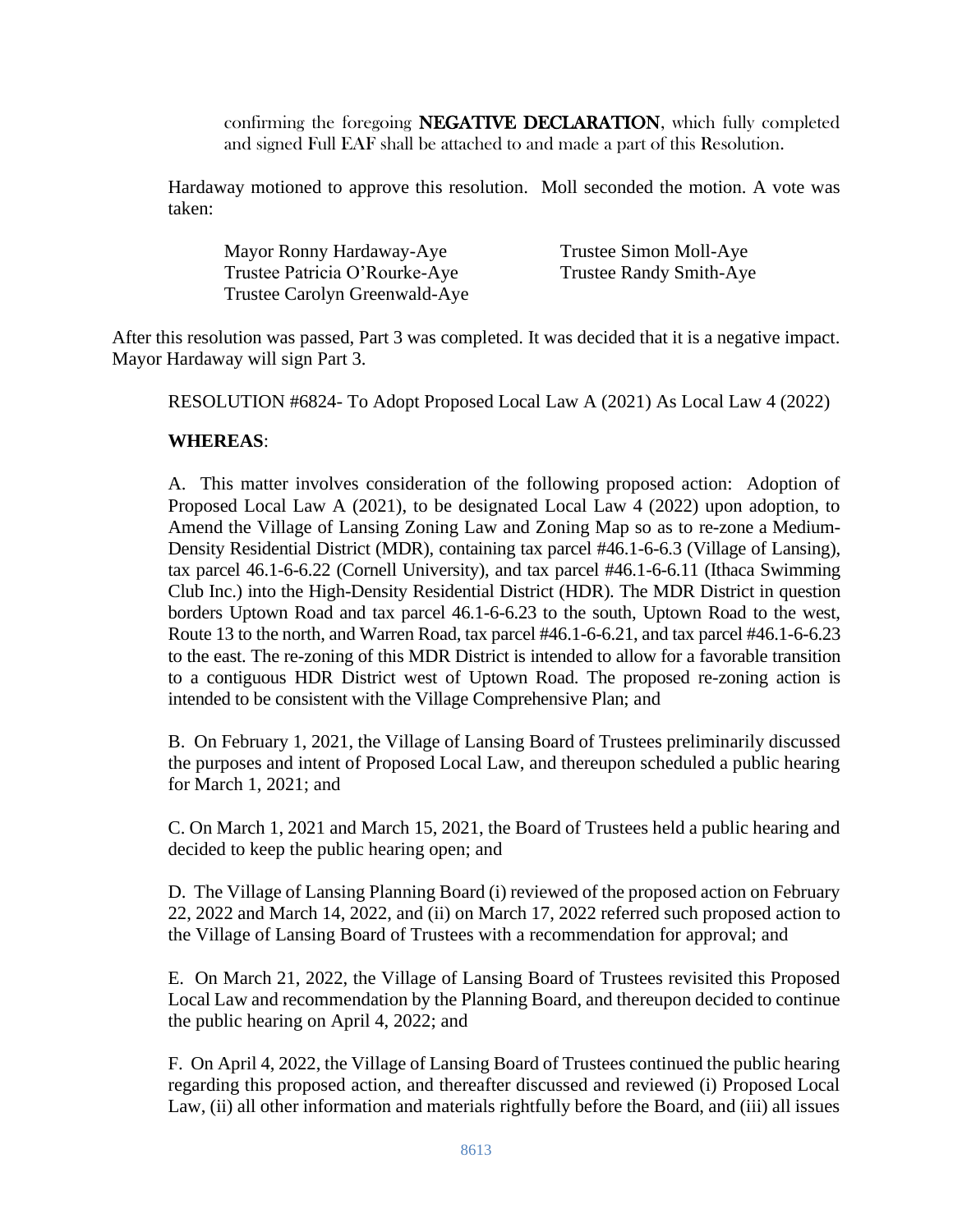raised during the public hearing and/or otherwise raised in the course of the Board's deliberations; and

G. On April 4, 2022, the Village of Lansing Board of Trustees, in performing the lead agency function for its independent and uncoordinated environmental review in accordance with Article 8 of the New York State Environmental Conservation Law - the State Environmental Quality Review Act ("SEQR"), (i) determined that the proposed action provided for herein is a Type 1 Action in accordance with SEQR; (ii) thoroughly reviewed the Full Environmental Assessment Form (the "Full EAF"), and any and all other documents prepared and submitted with respect to this proposed action and its environmental review; (iii) completed its thorough analysis of the potential relevant areas of environmental concern to determine if the proposed action may have a significant adverse impact on the environment, including the criteria identified in 6 NYCRR Section 617.7(c); and (iv) completed the Full EAF Part II; and

H. On April 4, 2022, the Village of Lansing Board of Trustees completed its review of (i) Proposed Local, (ii) all other information and materials rightfully before the Board, and (iii) all issues raised during the public hearing and/or otherwise raised in the course of the Board's deliberations;

# - **NOW, THEREFORE, BE IT RESOLVED AS FOLLOWS:**

The Village of Lansing Board of Trustees hereby adopts the attached Proposed Local Law A (2021) to be designated Local Law 4 (2022)

Hardaway motioned to adopt Local Law 4. Smith seconded the motion. A vote was taken:

Mayor Ronny Hardaway-Aye Trustee Simon Moll-Aye Trustee Patricia O'Rourke-Aye Trustee Randy Smith-Aye Trustee Carolyn Greenwald-Aye

The Following is a copy of Local Law 4 (2022):

**Local Law 4 (2022)**

# **AMENDMENT OF THE VILLAGE OF LANSING CODE/ZONING LAW TO REZONE AN EXISTING PORTION OF THE MEDIUM DENSITY RESIDENTIAL DISTRICT LOCATED ON UPTOWN ROAD TO A HIGH-DENSITY RESIDENTIAL DISTRICT**

Be it enacted by the Board of Trustees of the Village of Lansing as follows:

# **SECTION I. PURPOSE AND INTENT.**

The purpose and intent of this Local Code change is to amend the Village of Lansing Zoning Law and Zoning Map so as to re-zone a Medium-Density Residential District (MDR), containing tax parcel #46.1-6-6.3 (Village of Lansing), tax parcel 46.1-6-6.22 (Cornell University), and tax parcel #46.1-6-6.11 (Ithaca Swimming Club Inc.) into the High-Density Residential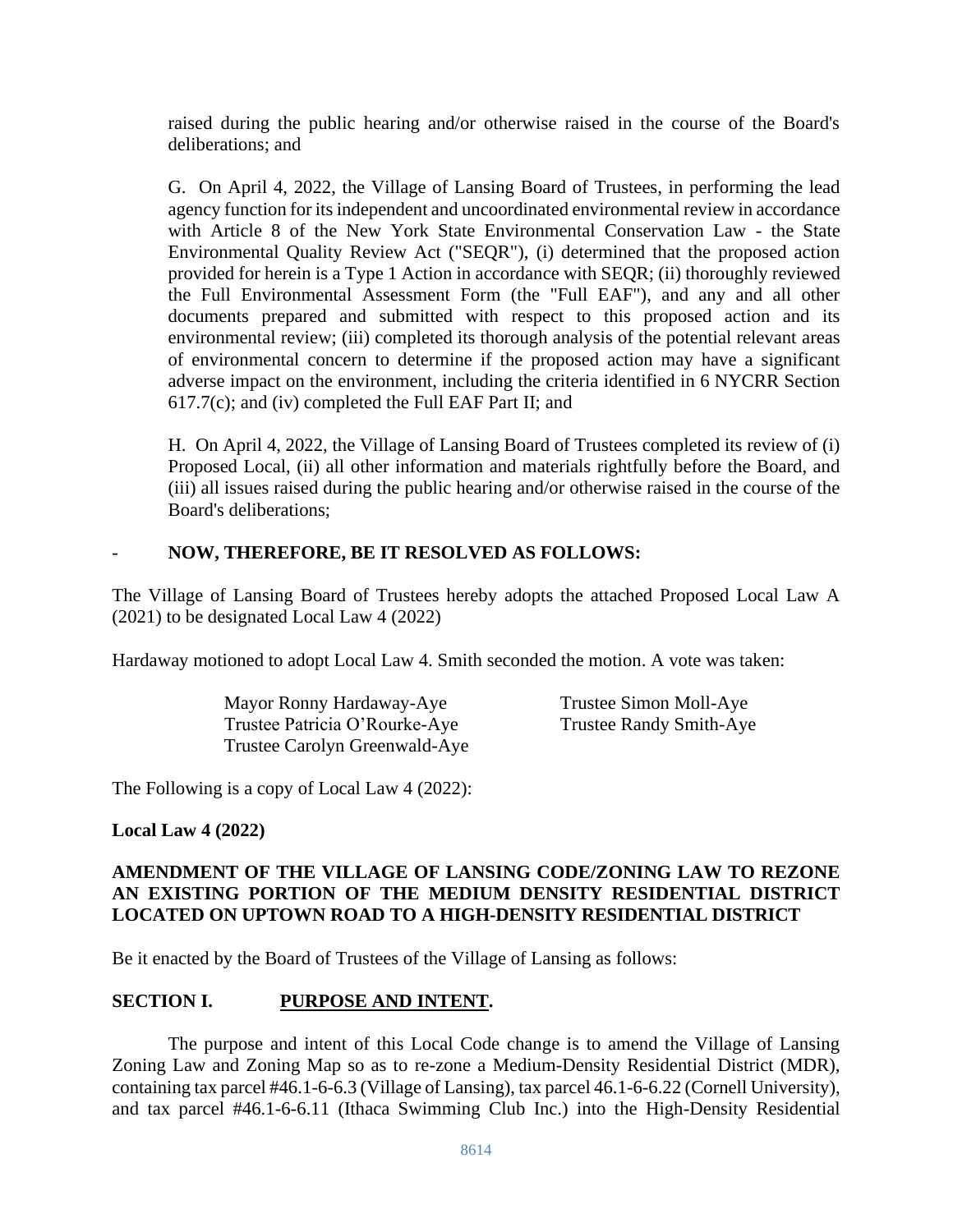District (HDR). The MDR District in question borders Uptown Road and tax parcel 46.1-6-6.23 to the south, Uptown Road to the west, Route 13 to the north, and Warren Road, tax parcel #46.1- 6-6.21, and tax parcel #46.1-6-6.23 to the east. The re-zoning of this MDR District is intended to allow for a favorable transition to a contiguous HDR District west of Uptown Road. The proposed re-zoning action is intended to be consistent with the Village Comprehensive Plan.

## **SECTION II. AMENDMENTS.**

The Village of Lansing Zoning Law and Zoning Map are hereby amended so as to re-zone a Medium Density Residential District (MDR), containing tax parcel #46.1-6-6.3 (Village of Lansing), tax parcel 46.1-6-6.22 (Cornell University), and tax parcel #46.1-6-6.11 (Ithaca Swimming Club Inc.) into the High Density Residential District (HDR). The MDR District in question borders Uptown Road and tax parcel 46.1-6-6.23 to the south, Uptown Road to the west, Route 13 to the north, and Warren Road, tax parcel #46.1-6-6.21, and tax parcel #46.1-6-6.23 to the east. The re-zoning of this MDR District is intended to allow for a favorable transition to a contiguous HDR District west of Uptown Road.

## **SECTION III. SUPERCEDING EFFECT.**

All local laws, resolutions, rules, regulations and other enactments of the Village of Lansing in conflict with the provisions of this local law are hereby superseded to the extent necessary to give this local law full force and effect.

## **SECTION IV. VALIDITY.**

The invalidity of any provision of this local law shall not affect the validity of any other provision of this local law that can be given effect without such invalid provision.

### **SECTION V. EFFECTIVE DATE.**

This Local Law shall be effective ten (10) days after publication and posting as required by law, except that it shall be effective from the date of service as against a person served with a copy thereof, certified by the Village Clerk, and showing the date of its passage and entry in the Minutes of the Village Board of Trustees.

#### Mayors Comments

Hardaway let everyone know about the new SIREN System that is replacing the SWIFT 911 System on Friday. SIREN is an emergency response system. If you were on the 911 System you should automatically be switched over. Even so, Hardaway suggested that everyone still log in to pick the proper notifications. Go to Village of Lansing website to get more information.

#### General Discussion

Moll wanted to know what the Village liability would be if someone drowned in a retention pond. Attorney French stated that she would have to look more at the surrounding area of the retention ponds. French will need to look at the exact pond they are referring to. French thinks that the Village should look into possible steps for remedying it if that is what the area is like. Moll stated